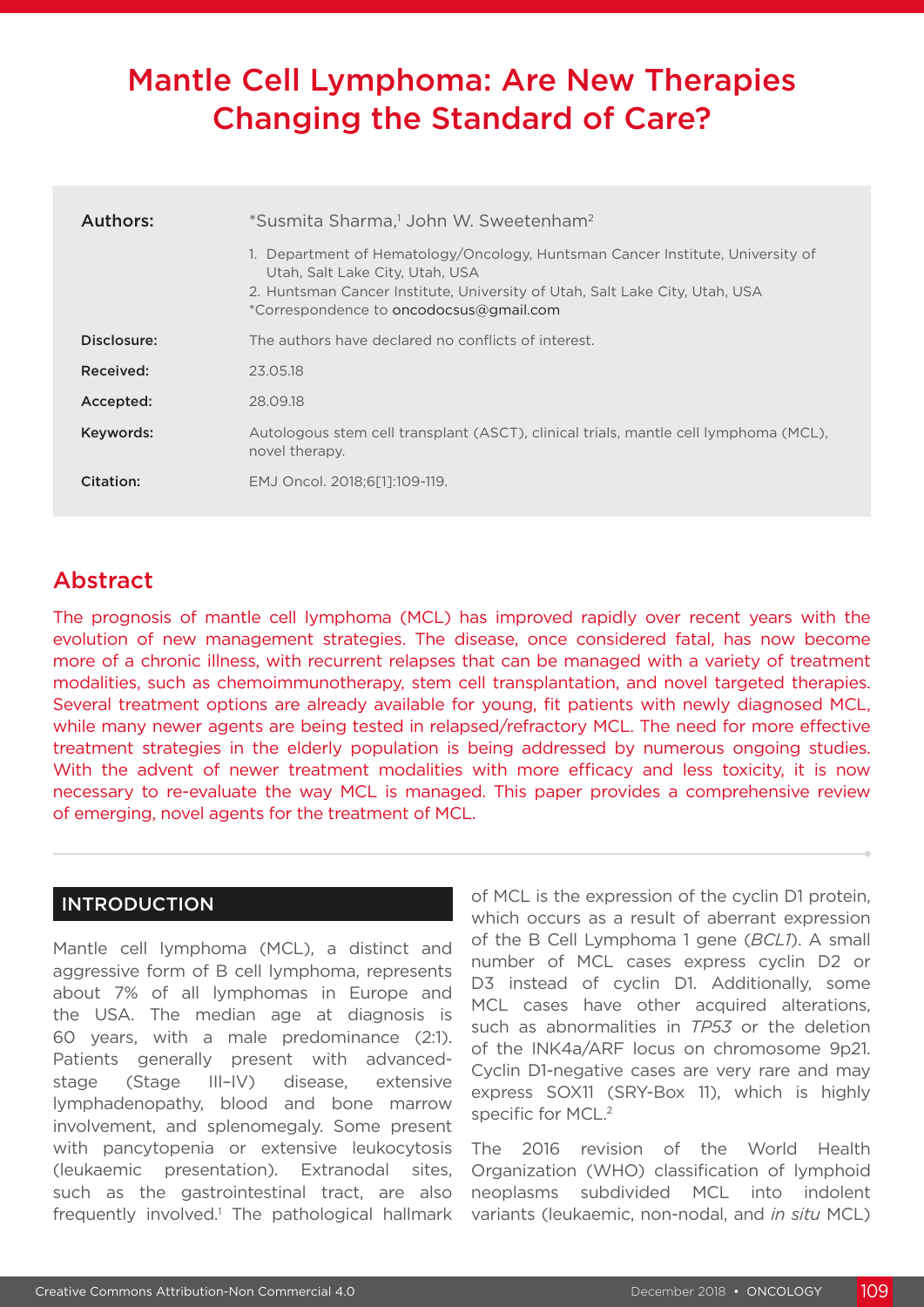and classical MCL.<sup>3</sup> The two subtypes have variable clinical courses. A minority of patients with indolent disease may survive many years without treatment, whereas, in most patients, it behaves more aggressively. There is no clear demarcation between indolent and aggressive variants and treatment depends on the patient's prediagnosis health status, performance status, disease burden, and age, as well as other prognostic factors. The current standard treatment is chemoimmunotherapy with or without autologous stem cell transplantation (ASCT). Although initial therapy can achieve high overall response rates (ORR), most patients eventually succumb to their disease. Novel therapeutic agents targeting specific abnormalities have shown efficacy in relapsed/ refractory disease and are now being tested as frontline treatment. In this review, the authors explore the role of current treatment modalities in the context of developing new targeted therapies for MCL.

#### RISK ASSESSMENT

Risk stratification in MCL combines clinical, laboratory, radiological, and molecular findings. The recently formulated MCL Prognostic Index (MIPI) and its simplified version, which take into account independent prognostic factors, such as age, performance status, leukocyte count, and lactate dehydrogenase (LDH), have made it easier to stratify MCL patients into low, intermediate, or high-risk groups for treatment purposes. The prognostic factors for shorter overall survival (OS) according to the MIPI are higher age, worse Eastern Cooperative Oncology Group (ECOG) performance status, higher LDH level, and higher white blood cell count at diagnosis. The Ki-67 protein is an independent predictor of outcome and its measurement provides additional discriminatory power to the MIPI.4,5 Some proliferation-associated genes, such as *RAN*, *MYC*, *SLC29A2*, and *TNFRSF10B*, were identified as prognostic factors in a small study but are yet to be validated by additional studies.<sup>6,7</sup> A complex karyotype is associated with decreased progression-free survival (PFS) and aggressive disease in newly diagnosed MCL, and is considered a strong predictor of OS independent of MIPI.<sup>8,9</sup>

## WAIT AND WATCH

Over the past few years, researchers have tried to identify a subgroup of patients who have indolent disease with extended survival. Although specific diagnostic criteria are not available for the recognition of these patients, some clinicopathological studies have identified the non-nodal leukaemic variant with splenomegaly, low Ki-67 proliferation index, lack of SOX11 expression, and hypermutated immunoglobulin heavy chain: a complex karyotype with normal LDH, and β2-microglobulin levels as potential predictors of indolent behaviour.6 These patients usually have a low MIPI score and are asymptomatic. Two separate studies reported by Martin et al.<sup>10</sup> and Eve et al.<sup>11</sup> in 2009 indicated that these patients could be kept on 'wait and watch' for a long period of time without any detrimental effect on outcome. Occasionally, secondary abnormalities, often involving *TP53*, may occur and lead to very aggressive disease, emphasising the importance of close surveillance in these cases.12

#### INITIAL MANAGEMENT

## Elderly or Low-Risk Mantle Cell Lymphoma Patients

Considering the incurable nature of MCL and the high rate of toxicity associated with currently available dose-intensified regimens, most elderly patients or those with low MIPI scores and/or asymptomatic disease can be managed safely with observation until they become symptomatic. For symptomatic, elderly patients, for whom the intensive treatment strategies are not viable, the choice of therapy includes various nonintensive chemoimmunotherapy regimens, each with different survival benefits and toxicity profiles (Table  $1$ ).<sup>13-20</sup> Bendamustine plus rituximab (RTX) (BR); RTX, cyclophosphamide, doxorubicin, vincristine, and prednisone (R-CHOP); R-CHOP followed by RTX maintenance; and consideration for clinical trials are standard options for these patients

## Young, Fit Symptomatic Patients

Intensive chemoimmunotherapy with or without ASCT remains a cornerstone of MCL treatment in young, fit patients. The MCL Network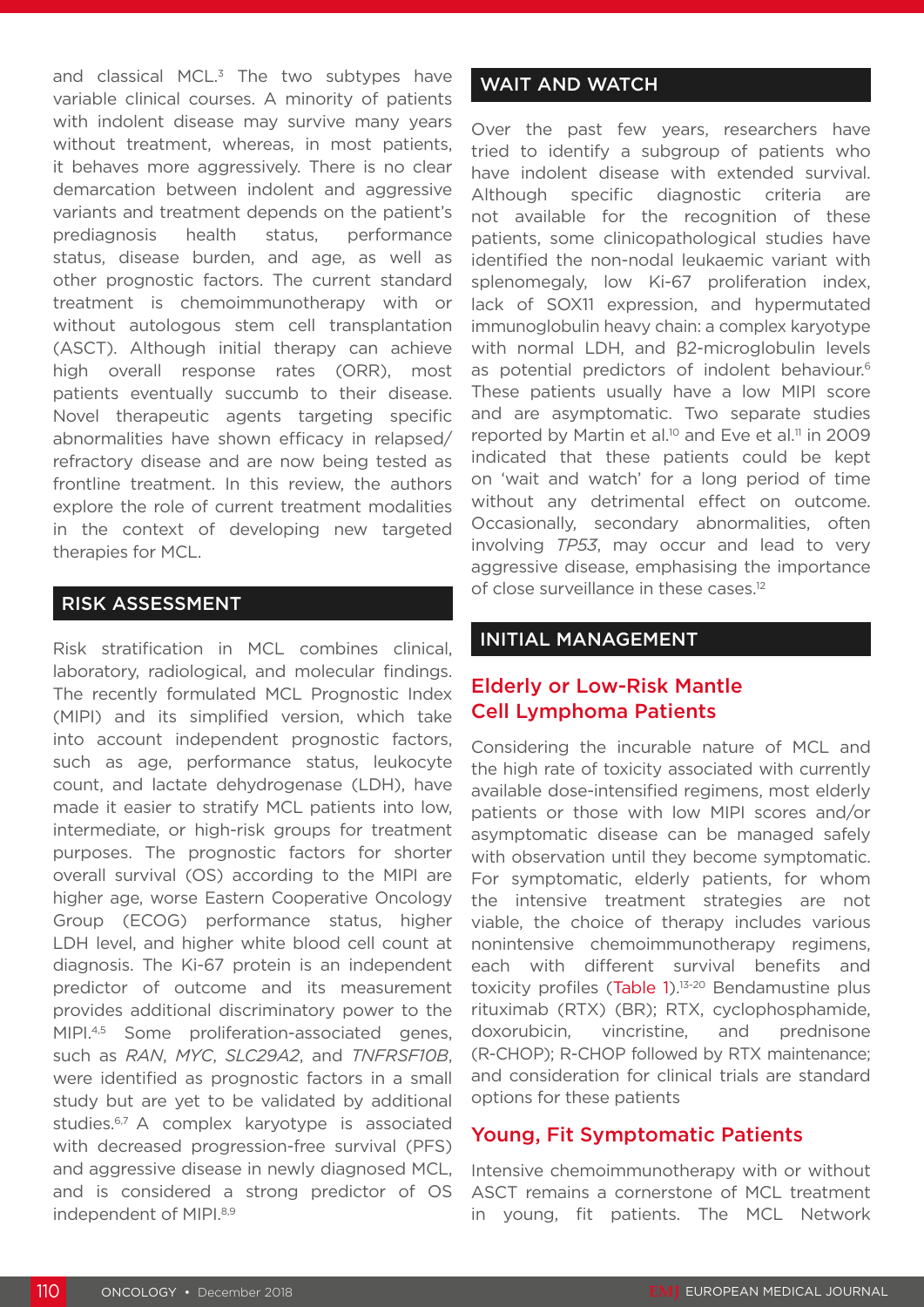Phase III trial<sup>16</sup> established the superiority of ASCT over INF-α treatment following CHOP in the frontline setting. Molecular remission is considered one of the important predictors of favourable treatment outcome.<sup>21,22</sup> Several studies<sup>17-20</sup> have evaluated different induction regimens, which can yield complete remission (CR) or negative minimal residual disease before ASCT consolidation. Currently, the standard induction regimens for young, fit patients include intensive chemoimmunotherapy regimens, such as RTX-hyper-cyclophosphamide, vincristine sulfate, doxorubicin hydrochloride, and dexamethasone (CVAD); methotrexate (MTX); or cytarabine (Ara-C), or a modified Nordic regimen (maxi-CHOP) (alternating with RTX plus high-dose cytarabine), or less intensive regimens (such as R-CHOP) alternating R-CHOP and RTX plus dexamethasone, high-dose cytarabine, and cis-platin (R-DHAP); or BR. In transplant-eligible patients, these regimens are followed by ASCT consolidation in first CR. Results of some studies comparing different treatment strategies in newly diagnosed MCL cases are depicted in Table 1.<sup>13-20</sup>

## AUTOLOGOUS STEM CELL TRANSPLANTATION

ASCT has been tested in various clinical MCL settings and superior outcomes have been reported. In a report by the European MCL Network, 122 patients who responded to initial CHOP-like therapy were randomly assigned to ASCT or two additional cycles of consolidation followed by IFN-α maintenance; the patients receiving ASCT had superior PFS and OS. Similar encouraging results were obtained in other studies,<sup>23,24</sup> leading to the establishment of ASCT as a component of frontline therapy for MCL in young, fit patients. Although the treatment-related toxicity and mortality associated with ASCT have always been a cause of concern and hesitation for its use in the elderly population, some recent studies have suggested that ASCT consolidation might be safe, feasible, and worth consideration in selected patients >65 years old.25,26 Yet, poor quality of life, long-term side effects, and late relapses seen in patients who survive long after high-dose therapy and ASCT have compelled scientists to investigate other potentially curative and less toxic regimens. The role of consolidation

with ASCT after intensive chemoimmunotherapy is being considered. Various combinations of chemoimmunotherapies and novel agents are being studied, with the aim of replacing ASCT as a frontline therapy in MCL.<sup>17,18</sup> The long-term outcome report of a Phase II study investigating RTX-hyper-CVAD alternating with a MTX-Ara-C combination without ASCT in newly diagnosed young MCL patients reported an ORR of 97%, CR of 87%, and median OS and failure-free survival of 13.4 years and 6.5 years, respectively.<sup>18</sup> These results, therefore, demonstrated the feasibility of ASCT-free treatment in MCL.

#### MAINTENANCE THERAPY

Studies have indicated that incorporating a maintenance therapy into the treatment strategy of MCL prolongs remission duration and ultimately survival. The Phase III LyMA trial27 compared maintenance RTX therapy versus observation following treatment with R-DHAP±R-CHOP, high-dose therapy, and ASCT in MCL patients <66 years old and observed superior 4-year OS (89% [RTX] versus 80% [observation]) and PFS (83% [ASCT] versus 64% [observation]; p<0.001) in the RTX maintenance arm. Additionally, long-term follow-up of the randomised European MCL elderly trial,<sup>28</sup> which evaluated RTX versus IFN maintenance following initial response to R-CHOP, revealed a 5-year PFS and an OS of 51% versus 22% (p<0.0001) and 79% versus 59% (p=0.002), respectively. Similarly a study comparing RTX-fludarabine and cyclophosphamide (R-FC) with R-CHOP followed by maintenance with either RTX or IFN-α in patients ≥60 years old (median age: 70 years) reported that although CR rates were similar with R-FC and R-CHOP (40% and 34%, respectively), progressive disease was more frequent with R-FC and OS was significantly shorter with R-FC than with R-CHOP (4-year survival rate: 47% versus 62%, respectively). Among patients who responded to R-CHOP, maintenance therapy with RTX significantly improved OS compared with those who received maintenance with INF (4-year survival rate: 87% versus 63%).29 Results of these trials encouraged investigators to explore options for durable maintenance therapy. Nevertheless, not all patients benefit from maintenance therapy, as seen from the results of a subgroup study of the StiL NHL trial.<sup>13</sup>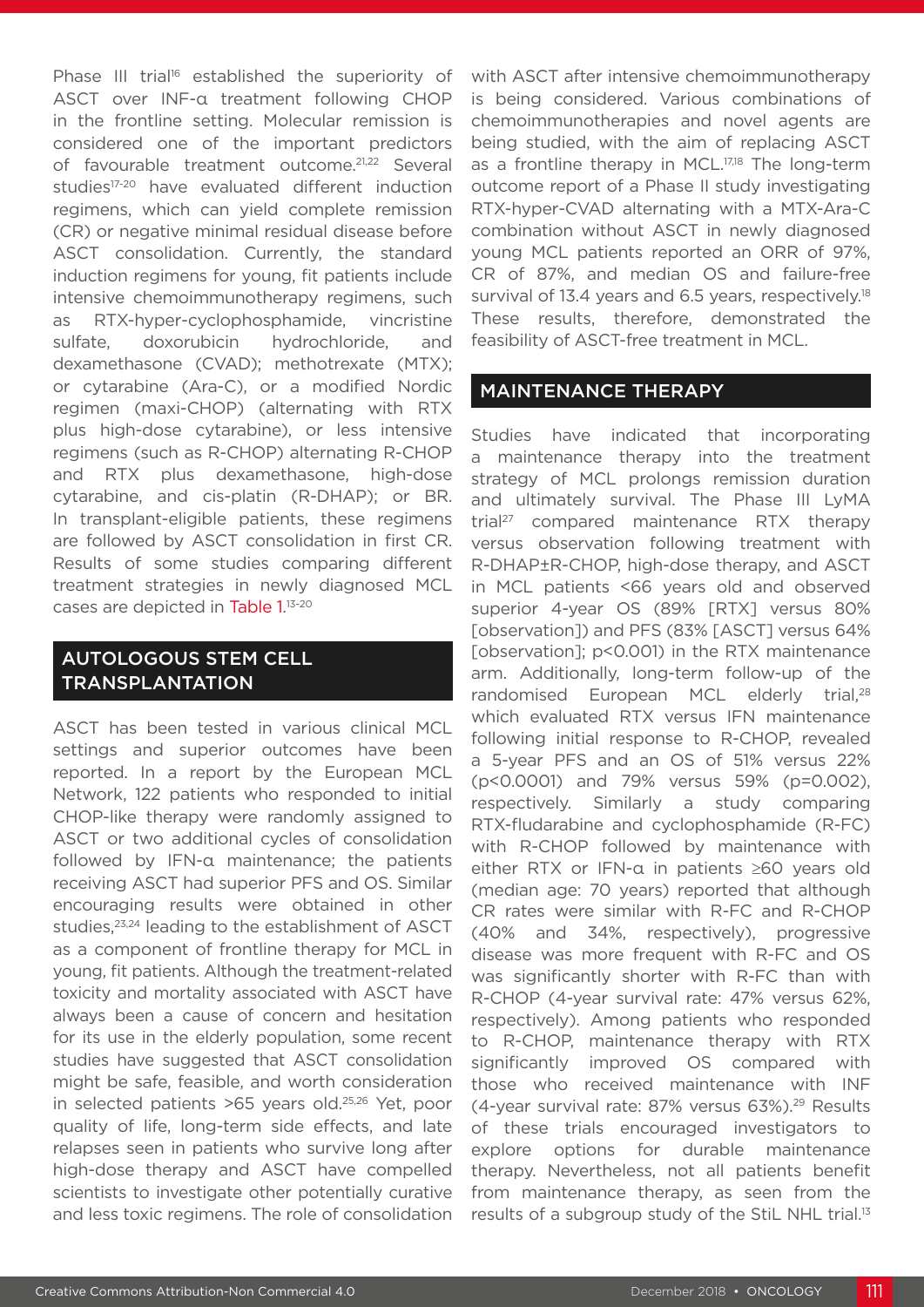#### Table 1: Comparison of some of the first-line treatment regimens for mantle cell lymphoma.

| Study                                       | Regimens<br>studied or<br>compared                                                                                     | <b>Total number</b><br>of patients<br>(number per<br>treatment) | Median age,<br>years (age<br>range) | Response rate*<br>$(\%)$                            | <b>PFS</b>                                        | <b>OS</b>                                        | Comments                                                                                                                                |
|---------------------------------------------|------------------------------------------------------------------------------------------------------------------------|-----------------------------------------------------------------|-------------------------------------|-----------------------------------------------------|---------------------------------------------------|--------------------------------------------------|-----------------------------------------------------------------------------------------------------------------------------------------|
| Rummel<br>et al., <sup>13</sup> 2013        | R-CHOP<br>versus BR                                                                                                    | 94<br>(48)<br>versus 46)                                        | 70.0                                | ORR: 91%<br>versus 93%<br>CR: 30%<br>versus 40%     | Median: 22.1<br>months versus<br>35.4 months      | Median: NR                                       | 10-year follow-up results<br>of this trial presented<br>at the 2017 ASCO<br>Annual Meeting confirm<br>superiority of BR to<br>R-CHOP.   |
| Robak<br>et al., <sup>14</sup> 2015         | R-CHOP<br>versus VR-CAP                                                                                                | 487<br>(244)<br>versus 243)                                     | 66.0<br>$(26 - 88)$                 | ORR: 89%<br>versus 92%                              | 14.4 months<br>versus 24.7<br>months              | 4-year OS:<br>54% versus<br>64%                  | Adverse effects were<br>more common in the<br>VR-CAP group but<br>without significant<br>increase in TRM.                               |
| <b>Branca</b><br>et al., <sup>15</sup> 2015 | R-BAC±<br>ASCT±RM                                                                                                      | 22                                                              | 67.0<br>$(57 - 83)$                 | CR: 76% at 33<br>months                             | 80% (median<br>follow-up: 33<br>months)           | 80% (at<br>33 months)                            | OS: 100% and 71% in<br>ASCT and RM arms<br>after 23 months and 41<br>months median follow-<br>up, respectively.                         |
| Dreyling<br>et al., $16$<br>2008            | <b>ASCT</b><br>versus IFN-a<br>consolidation                                                                           | 122<br>(62)<br>versus 60)                                       | 55.6                                | CR/Cru: 81%<br>versus 28%<br>PR: 17% versus<br>72%  | 39 months<br>versus 17<br>months                  | NR versus<br>56 months                           | No significant difference<br>in OS and PFS.                                                                                             |
| Chihara<br>et al., <sup>17</sup> 2016       | R-hyperCVAD<br>/MTX<br>(alternating)                                                                                   | 97                                                              | 61.0<br>$(41 - 80)$                 | ORR: 97%<br>CR: 87%                                 | Median: 4.8<br>year                               | Median:<br>10.7 years                            | In patients aged ≤65<br>and >65 years, median<br>FFS and OS were 6.5<br>versus 3.0 years and<br>13.4 versus 4.9 years,<br>respectively. |
| Eskelund<br>et al., <sup>18</sup> 2016      | Alternating<br>maxi-CHOP/<br>high-dose<br>cytarabin with<br>R +HDT (BEAM<br>or BEAC) and<br><b>ASCT</b>                | 160                                                             | 56.0                                | CR: 89.7%                                           | Median: 11 year                                   | Median: NR<br>Median<br>follow-up:<br>11.4 years | Continuous late relapses<br>and increased mortality<br>compared to general<br>population.                                               |
| Widmer<br>et al., <sup>19</sup> 2018        | R-CHOP or<br>R-DHAP or<br>R-Maxi-CHOP +<br><b>HD-ASCT versus</b><br>R-hyperCVAD/<br>MTX-Ara-C<br>(without)<br>HD-ASCT) | 35<br>(24)<br>versus 11)                                        | 54.4                                | CR/Cru: 95.8%<br>versus 100.0%                      | 5-year PFS:<br>56.9 years<br>versus 33.1<br>years | 5-year<br>OS: 88.7%<br>versus<br>76.9%           | No significant<br>difference in OS and<br>PFS. Higher toxicities<br>and hospitalisations<br>in R-hyper CVAD/<br>MTX-Ara-C group.        |
| Hermine<br>et al., $20$<br>2016             | R-CHOP + ASCT<br>versus R-CHOP/<br>R-DHAP+ high-<br>dose cytarabin<br>myeloablation<br>+ ASCT                          | 466<br>(234)<br>versus 232)                                     | 56.0                                | ORR: 97%<br>versus 98%<br>CR: 76% versus 73%<br>83% | 5-year PFS:<br>45% versus                         | 5-year<br>OS: 69%<br>versus 76%                  | Higher rate of observed<br>toxicities in cytarabin<br>group.<br>Median TTF: 3.9 years<br>versus 9.1 years.                              |

\*Response rate reflects response after ASCT, as applicable.

Ara C: cytarabin; ASCO: American Society of Clinical Oncology; ASCT: autologous stem cell transplant; BEAM: carmustine (BCNU), etoposide, cytarabine, melphalan; BEAC: BCNU, etoposide, cytarabine, cyclophosphamide; BR: bendamustine, rituximab; CHOP: cyclophosphamide, doxorubicin, vincristine, prednisone; CR: complete response; Cru: complete response unconfirmed; DHAP: dexamethasone, high-dose cytarabine, cisplatin; FFS: failurefree survival; HDT: high-dose therapy; hyperCVAD: hyperfractionated cyclophosphamide, vincristine, doxorubicin, dexamethasone; MTX: methotrexate; NR: not reached; OS: overall survival; PFS: progression-free survival; PR: partial response; R: rituximab; R-BAC: rituximab, bendamustine, cytarabin; RM: rituximab maintenance; TBI: total body irradiation; TTF: time to failure; TRM: transplant related mortality; VR-CAP: bortezomib, rituximab, cyclophosphamide, doxorubicin, prednisone.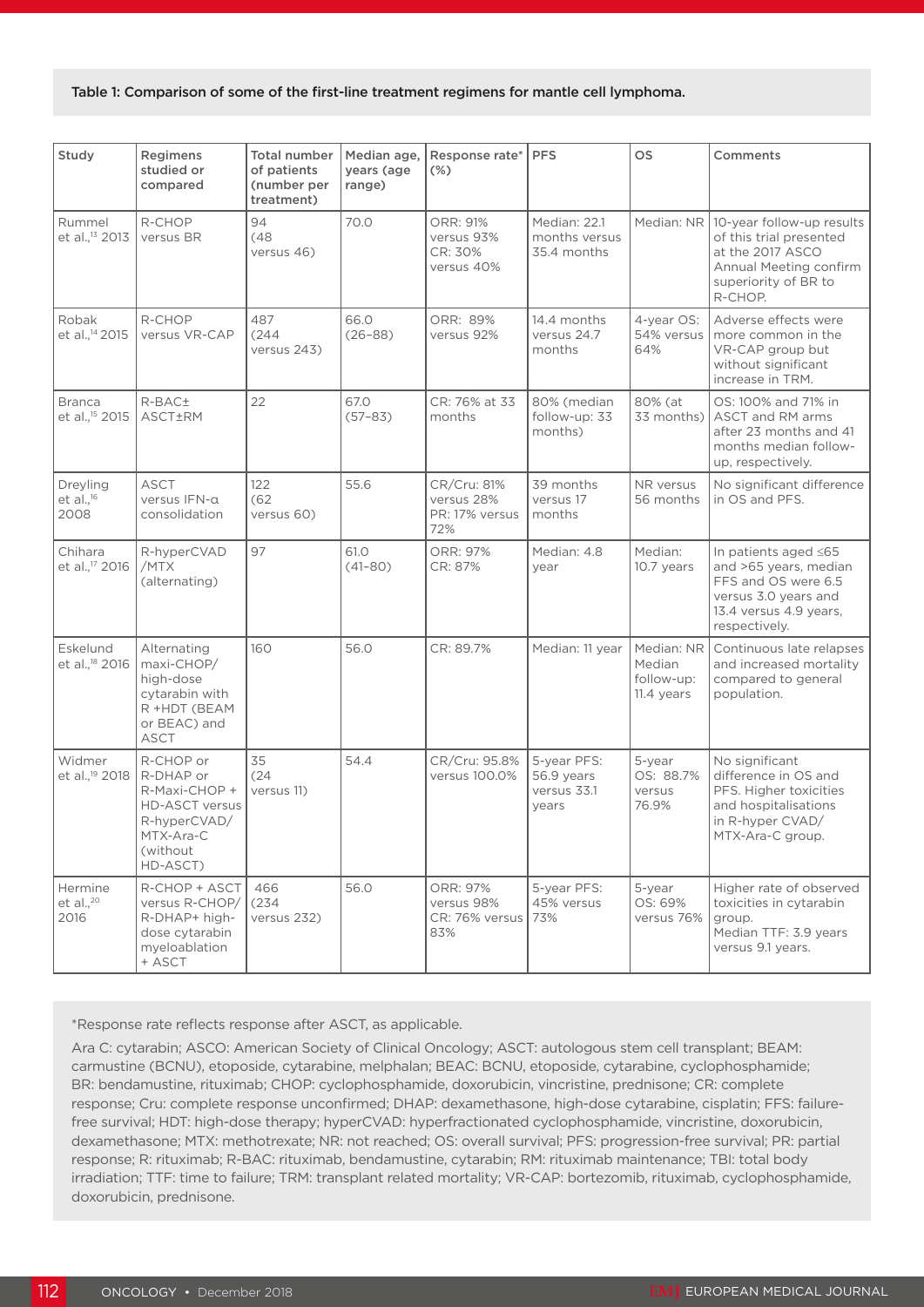#### Table 2: Novel agents used in the treatment of mantle cell lymphoma.

| Study                               | Regimen/drug                     | Study<br>population;<br>median age,<br>years (age<br>range) | Disease status                                                      | Response                                       | Survival                                                                       | Toxicity/comments                                                                  |
|-------------------------------------|----------------------------------|-------------------------------------------------------------|---------------------------------------------------------------------|------------------------------------------------|--------------------------------------------------------------------------------|------------------------------------------------------------------------------------|
| Rule et al., <sup>30</sup><br>2017  | Ibrutinib versus<br>temsirolimus | 139 versus 141: 68                                          | R/R received<br>at least one<br>rituximab-<br>containing<br>regimen | ORR: 72%<br>versus 40%<br>CR: 23%<br>versus 3% | Median OS: 30.3<br>versus 23.5 months<br>Median PFS: 25.4<br>versus 6.2 months | Treatment<br>discontinuation due<br>to adverse events:<br>6% versus 26%            |
| Wang et<br>al., 31 2016             | Bortezomib                       | 155:65<br>$(42 - 89)$                                       | R/R                                                                 | RR: 32%<br>CR: 8%                              | Median OS: 23.5<br>months<br>Median DOR: 9.2<br>months<br>TTP: 6.7 months      | Most common<br>Grade $\geq$ 3 toxicity<br>was peripheral<br>neuropathy.            |
| Desai et<br>al., <sup>32</sup> 2014 | Lenalidomide                     | 134; 67<br>63% of<br>participants<br>≥65 years old          | R/R                                                                 | RR: 28%<br>CR: 7.5%<br>DOR:<br>16.6 months     | Median OS: 19 months<br>Median PFS: 4 months                                   | Haematological<br>toxicity was most<br>common.                                     |
| Wang et<br>al., 33 2017             | Lenalidomide +<br>rituximab      | 38:65<br>$(42 - 86)$                                        | Newly<br>diagnosed                                                  | ORR: 92%<br>CR: 64%<br>(at 30<br>months)       | 2-year OS: 85%<br>2-year PFS: 97%                                              | Responses were<br>independent of<br>MIPI score/LDH<br>level.                       |
| Tobinai et<br>al., 34 2017          | Obinutuzumab                     | 15:71<br>$(22 - 85)$                                        | <b>Heavily</b><br>pretreated R/R                                    | ORR: 27%<br>CR: 14%                            | Median response<br>duration: 9.8 months                                        | Median response<br>duration in<br>rituximab-<br>refractory patients:<br>>6 months. |

CR: complete response; DOR: duration of response; LDH: lactate dehydrogenase; MIPI: Mantle Cell Lymphoma Prognostic Index; NR: not reached; ORR: overall response rate; OS: overall survival; PFS: progression-free survival; R/R: relapsed/refractory; RR: response rate; TTP: time to progression.

The trial compared the effect of RTX maintenance with observation after first-line treatment with BR in patients with previously untreated MCL and found no survival benefit in patients receiving RTX compared to those on observation after 4.5 years follow-up.

# MANAGEMENT OF RELAPSED/ REFRACTORY MANTLE CELL LYMPHOMA

A watch and wait strategy can be feasible in some relapsed asymptomatic patients who have an indolent course. Once symptoms arise, various treatment options can be considered, including radiotherapy for local relapse, radioimmunotherapy, targeted agents, chemotherapy, and immunomodulatory agents, such as the BR regimen, bortezomib, lenalidomide, or ibrutinib (Table  $2$ ).<sup>30-34</sup> Though the use of high-dose chemotherapy and ASCT

has not demonstrated promising results in the relapsed/refractory setting, results of some studies indicate that in certain patients with long initial responses to salvage therapy, ASCT after second CR can be of benefit.<sup>35</sup>

## NOVEL THERAPIES

## Burton's Tyrosine Kinase Inhibitors

The B cell receptor is a surface receptor complex on B cells and signals through the spleen tyrosine kinase, phosphoinositide-3-kinase (PI3K), Burton's tyrosine kinase (BTK), and protein kinase C beta. These signals lead to NFκB and AKT activation, which promotes survival and proliferation of normal and malignant B cells. Persistent activation of the B cell receptor pathway has been found to be a major contributor to the pathogenesis of MCL and targeting this pathway has been shown to be effective in MCL.<sup>36</sup>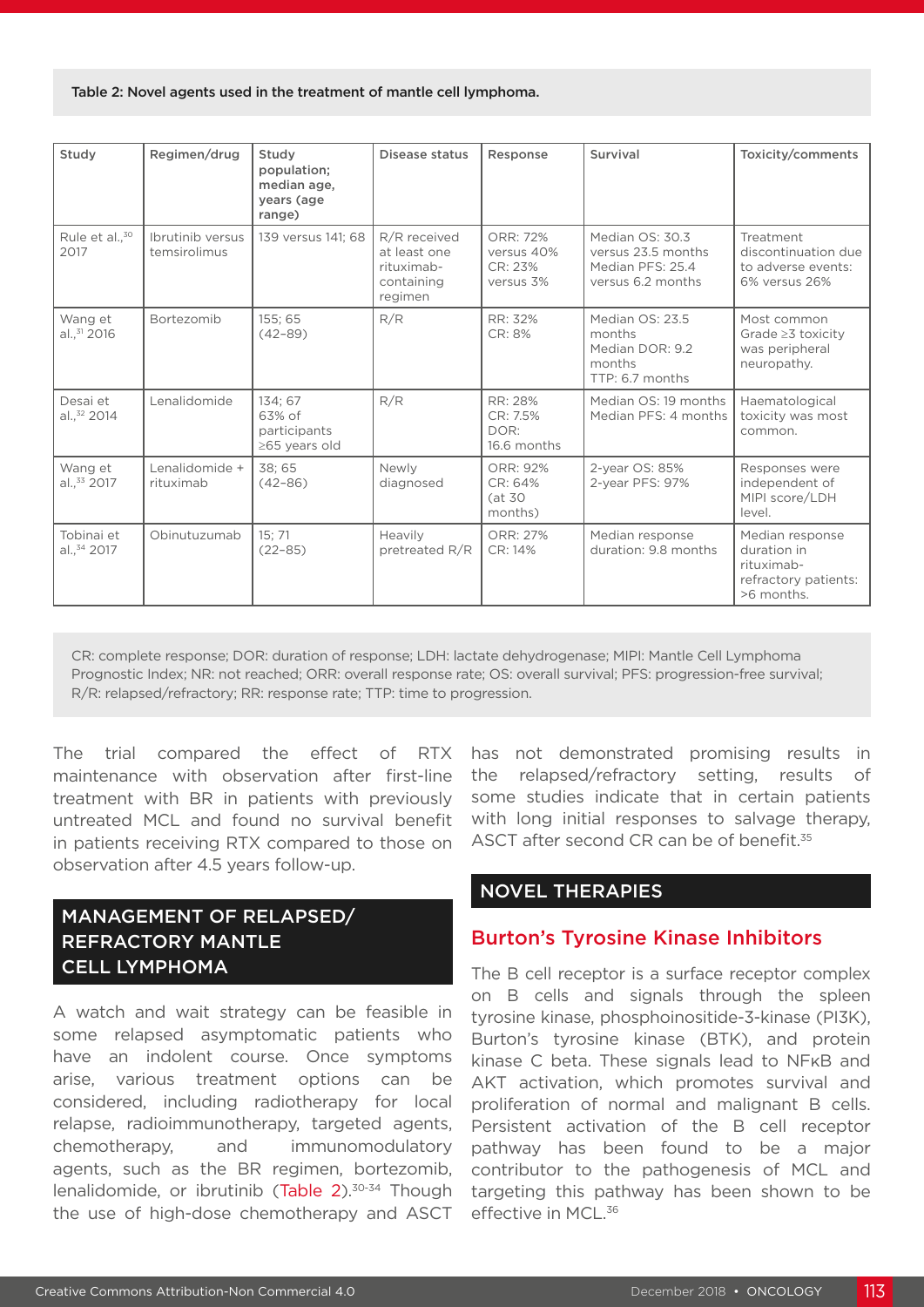Ibrutinib is an oral irreversible BTK inhibitor that binds to cysteine 481 in the phosphorylation site of BTK. The results of a Phase II trial demonstrating a 68% ORR, 21% CR, and median PFS of 13.9 months in a study cohort that included heavily pretreated patients and those with high MIPI scores led to the approval of ibrutinib for previously treated MCL patients.<sup>37</sup>

Real-world data on the efficacy and outcome of ibrutinib are sparse. Results of a study using data from the global Named Patient Program (NPP),<sup>38</sup> including 715 patients from 26 countries with a median age of 70 years who received ibrutinib for relapsed/refractory MCL, were presented at the 21<sup>st</sup> Congress of the European Hematology Association (EHA). These results were similar to those of the Phase III RAY (MCL3001) trial,<sup>29</sup> which showed that 52.3% (95% confidence interval: 43.5–60.4) of global patients remain on treatment after 12 years. Another study that analysed pooled data from 370 patients, with a median age of 67 years, who were receiving ibrutinib for their relapsed/refractory MCL, and enrolled across three different studies (PCYC-1104 [n=111], SPARK [n=120], and RAY [n=139]), demonstrated an excellent outcome, with a median duration of follow-up of 41.1 months, CR rate of 26.5%, median PFS of 13.0 months, and median OS of 26.7 months.<sup>39</sup> Despite these encouraging results, it has been observed that 30–40% of patients with MCL do not respond to ibrutinib and even among those who respond initially, the majority of patients ultimately develop resistance.<sup>40</sup> Other studies have revealed that patients who fail ibrutinib therapy are not likely to respond to salvage chemotherapy and have a poor outcome, with an OS of 2.9 months.<sup>41</sup> A Phase I study by Martin et al.<sup>42</sup> reported that palbociclib, a selective CDK4/CDK6 inhibitor, can overcome ibrutinib resistance and sensitise MCL cells to ibrutinib in certain patient groups, achieving a better response rate in patients receiving a combination of these drugs compared to ibrutinib alone.

Acalabrutinib, a novel irreversible secondgeneration BTK inhibitor with a high rate of durable response and favourable safety profile, has recently been approved for use in relapsed/refractory MCL by the U.S. Food and Drug Administration (FDA) following the results of a Phase II, single-arm, multicentre trial.<sup>43</sup> The study included 124 patients with relapsed/ refractory MCL who had received a median of two previous therapies. All patients received acalabrutinib 100 mg twice a day until disease progression or an unacceptable toxicity level were reached. This resulted in an ORR of 81%, CR of 40%, and a 12-month OS and PFS of 72% and 87%, respectively. In addition, tirabrutinib (ONO/GS-4059), another oral BTK inhibitor, demonstrated a relative response rate of 92% (11 of 12 participants) in patients with a median treatment duration of 40 weeks.<sup>44</sup> Other BTK inhibitors thought to be more selective and potent are also being developed and have shown promising results.45

#### Phosphoinositide-3-Kinase Inhibitors

Idelalisib, an oral potent inhibitor of the ď-isoform of PI3K, has been implicated in the regulation of the activation, proliferation, migration, and survival of B lymphocytes. In a Phase I dose-escalation study<sup>46</sup> of idelalisib, which enrolled 40 previously treated (a median of four prior therapies) MCL patients, an ORR of 40% was observed. However, the duration of response and PFS were very short (2.7 months and 3.7 months, respectively).46 In a Phase II safety and efficacy study of copanlisib, a pan-class I PI3K inhibitor, in patients with relapsed/refractory indolent and aggressive lymphomas, including 11 MCL patients, a response was seen in 7 out of the 11 recruited MCL patients (2 CR and 5 partial responses, with an ORR of 63.6%).<sup>47</sup> Duvelisib (IPI-145), an oral PI3K inhibitor, has also shown efficacy in mouse models of MCL.<sup>31</sup>

#### Bortezomib

Bortezomib is a proteasome inhibitor that induces cell cycle arrest and apoptosis in MCL cells. In addition, it sensitises malignant lymphoid cells to the cytotoxic effects of chemotherapy and glucocorticoids. The PINNACLE trial<sup>48</sup> and LYM-3002<sup>14</sup> study led to the FDA approval of bortezomib for the treatment of relapsed/ refractory MCL and as a frontline therapy for MCL, respectively. The combination of bortezomib with various chemotherapeutic agents has been tested previously and in the ongoing trials. The bendamustine, bortezomib, and RTX regimen (BVR) remains the therapeutic pathway of choice. The BVR regimen resulted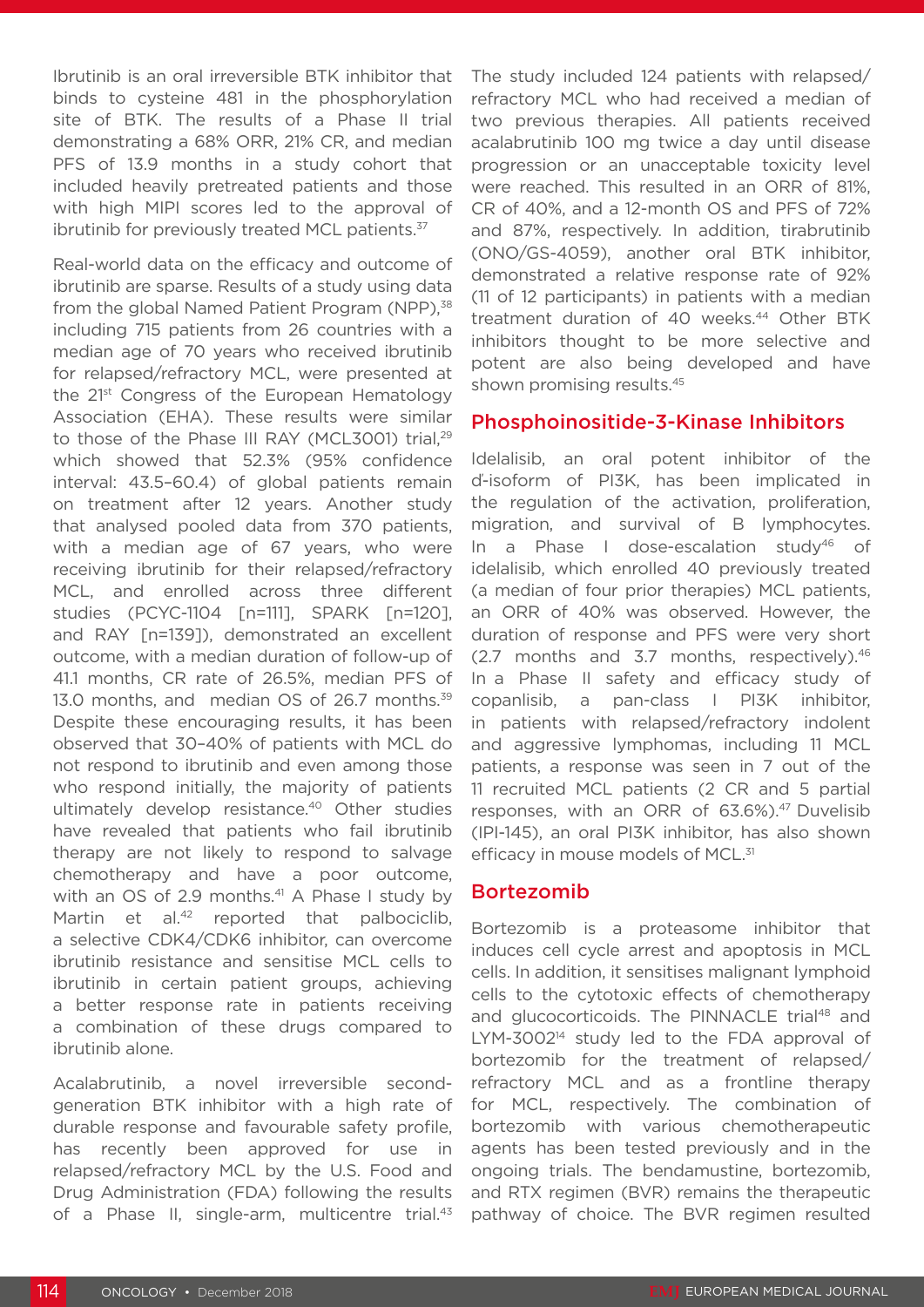in an ORR of 71% in relapsed/refractory MCL patients with manageable toxicities in one study,<sup>49</sup> and is also being studied in an intergroup randomised Phase III trial as a frontline therapy for older, treatment-naïve MCL patients, with the results awaited.<sup>50</sup>

# Lenalidomide

Lenalidomide is a structural analogue of thalidomide with enhanced immunological and anticancer properties and less severe toxicity. It is an immunomodulator that works through multiple mechanisms, including, but not limited to, direct tumour cytotoxicity; inhibition of angiogenesis; interaction with the tumour microenvironment; modulation of vascular endothelial growth factors; and inhibition of metastasis and cellular proliferation.<sup>32</sup> Extensive preclinical and clinical studies (EMERGE)<sup>51</sup> led to the FDA approval of lenalidomide for the treatment of MCL patients whose disease progressed or relapsed after two prior therapies (one of them including bortezomib).

Lenalidomide as a single agent is effective in the management of MCL in patients who have progressed, relapsed, or are intolerant or refractory to novel agents, such as ibrutinib. $33$ The combination of lenalidomide with various agents, such as dexamethasone, bendamustine, temsirolimus, and RTX, has been tested in numerous Phase II and III trials,<sup>52</sup> out of which the combination of lenalidomide with RTX has been deemed more effective and less toxic than other drug combinations (Table 2).<sup>30-34</sup> In one study, this combination was found to be useful as an initial therapy for MCL, with 80% of patients achieving minimal residual disease-negative CR after 3 years of treatment. This response was associated with improved quality of life and manageable toxicity. The promising results from these studies warrant a head-to-head comparison with standard regimens, particularly in patients who are not eligible for intensive chemotherapy and ASCT. However, lenalidomide-based regimens may impair haematopoietic stem cell collection after prolonged therapy and compromise outcomes of subsequent ASCT in eligible patients. Patients receiving lenalidomide for MCL can experience a tumour flare reaction, a syndrome that presents with painful lymph nodes and/or

spleen enlargement and can be accompanied by fever, rash, and clear lymphocytosis.

#### Temsirolimus and Everolimus

The identification of the involvement of the PI3 kinase/Akt/mTOR pathway in the pathogenesis of MCL led to the investigation of temsirolimus as a possible therapy for MCL. Two separate Phase II trials tested two different doses of temsirolimus: a 250 mg weekly intravenous dose<sup>53</sup> and a 25 mg weekly intravenous dose.<sup>54</sup> The two trials resulted in an ORR of 38% and 41%, respectively, with dose-dependent haematological toxicities. A subsequent randomised Phase III trial<sup>55</sup> comparing temsirolimus in two dosing levels with a regimen of choice, selected by the investigators, showed that 175 mg weekly temsirolimus for 3 weeks followed by 75 mg weekly had an ORR of 22% and a median PFS and OS of 4.8 months and 12.8 months, respectively. These data led to the approval of temsirolimus for use in relapsed MCL in the European Union (EU). A study combining temsirolimus with RTX<sup>56</sup> observed an ORR of 59% and a CR of 18.5%, with a median OS of 29.5 months and time to progression of 9.7 months. These results are comparable to the lenalidomide-RTX combination, but the temsirolimus–RTX combination was associated with a higher incidence of severe toxicities. Another mTOR inhibitor, everolimus, has also demonstrated activity in MCL in a Phase IItrial,<sup>57</sup> and it is being explored as part of combination regimens alongside other investigational MCL therapies.

## Venetoclax

Venetoclax is an oral selective inhibitor of the prosurvival protein BCL2 and restores the apoptotic ability of malignant cells. This is a promising agent showing activity in relapsed/ refractory MCL. In an initial Phase I study of relapsed/refractory non-Hodgkin's lymphoma, the cohort of relapsed/refractory MCL patients (n=28) who had received a median of three previous therapies attained an ORR and a CR of 75% and 21%, respectively, and 1-year OS was 82%, with a median PFS of 14 months. The most common Grade 3-4 toxicity was haematological.<sup>58</sup> The combination of venetoclax and ibrutinib was investigated in a Phase II study that included 23 patients with relapsed/refractory MCL,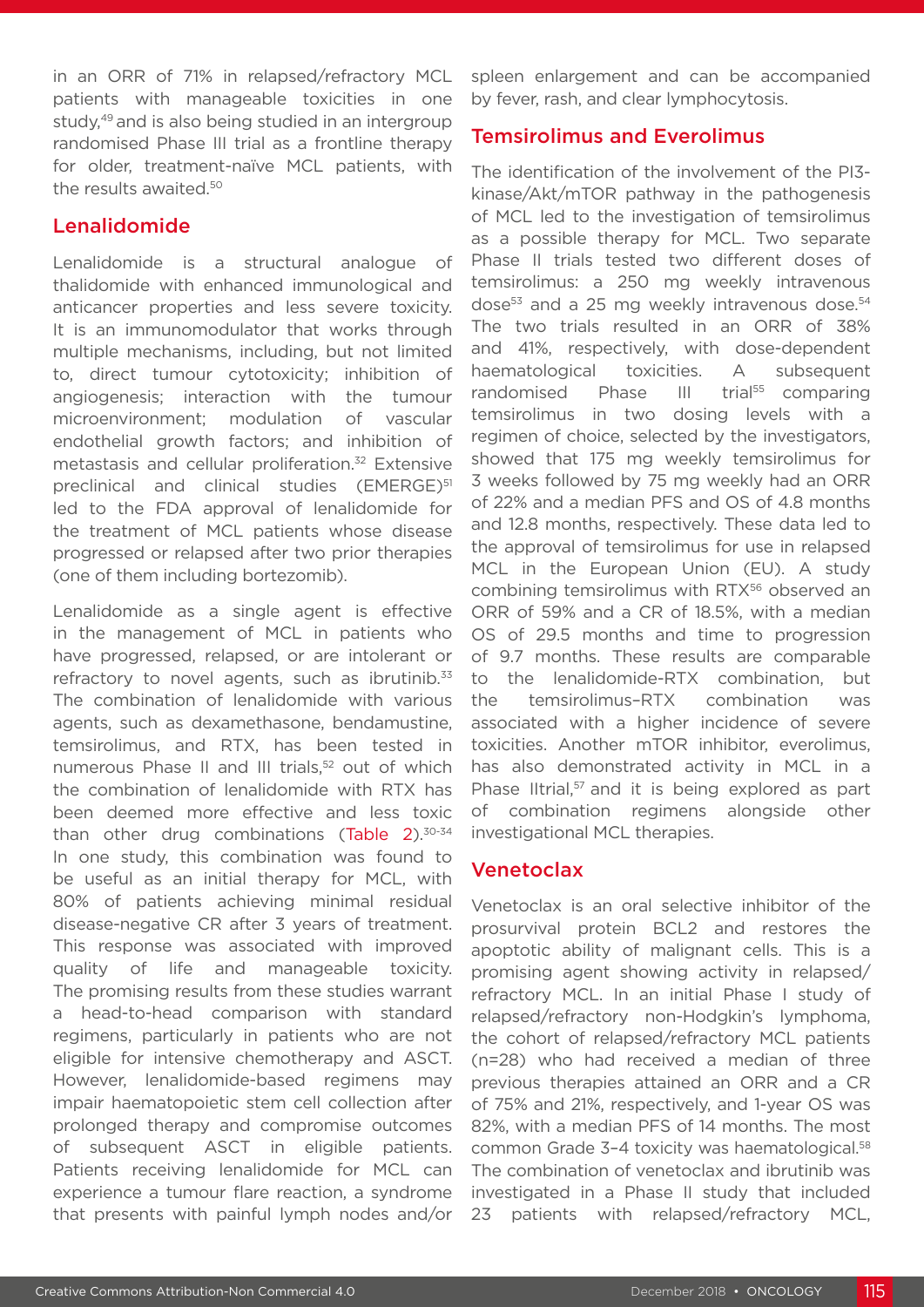30% of whom had failed ASCT, while one was a treatment-naïve MCL patient (5%). OR and CR were achieved in 71% and 63% of all patients, respectively, and the estimated PFS and OS was 74% and 81%, respectively, at 8 months.<sup>59</sup> A Phase III trial<sup>60</sup> comparing a combination of venetoclax and ibrutinib versus ibrutinib and placebo in MCL patients aged ≥18 years is ongoing, with the aim of evaluating doselimiting toxicities, occurrence of tumour lysis syndrome, and PFS among two study groups.

#### MISCELLANEOUS AGENTS

#### Monoclonal Antibodies

RTX is a type I chimeric anti-CD20 antibody that induces cell death primarily through antibody-dependent cellular cytotoxicity and complement-dependent cytotoxicity. RTX, as a single agent or in combination with various chemotherapy regimens, has been extensively tested and used as frontline therapy and maintenance therapy in MCL.<sup>15-17,55</sup> However. suboptimal responses and resistance to RTX have remained a challenge. Ofatumumab is a fully human type I anti-CD20 monoclonal antibody that binds to a different epitope of CD20 than RTX, resulting in higher binding affinity and enhanced complement-dependent cytotoxicity.34 Obinutuzumab is a humanised, type II, anti-CD20 monoclonal antibody. In culture and xenograft models, obinutuzumab has demonstrated an improved ability to induce direct cell death, as well as antibodydependent cellular cytotoxicity, compared with RTX.<sup>61</sup> Ofatumumab and obinutuzumab have been approved for use in certain patients with follicular lymphoma and chronic lymphocytic leukaemia, and are being studied in MCL.

## Chimeric Antigen Receptor T Cells

In chimeric antigen receptor (CAR) T cell therapy, immune cells are taken from a patient's bloodstream and are reprogrammed to recognise and attack a specific protein found in cancer cells. The cells are then reintroduced into the patient, allowing the cells to detect and destroy targeted tumour cells. The anti-CD19 CAR T cell product, axicabtagene ciloleucel, has been approved in patients with relapsed/refractory diffuse large

B cell lymphoma based on the results of the ZUMA-1 trial.<sup>62</sup> Axicabtagene ciloleucel is now being investigated in relapsed/refractory MCL in the ZUMA-2 trial (Table 3).<sup>50,63-67</sup> Case reports of anti-CD19 CAR T cells improving the response to chemotherapy in chemoresistant MCL have been reported;<sup>68</sup> however, further studies are needed to estimate the potential of anti-CD19 CAR T cell therapy in MCL.

#### Allogeneic Stem Cell Transplant

The potential benefit of allogeneic stem transplantation (alloSCT) is related to the graft-versus-lymphoma effect and the low risk of therapy-related myelodysplastic syndrome/ acute myeloid leukaemia. Myeloablative alloSCT is not an option for the majority of MCL patients because of their older age at diagnosis and presence of comorbidities. Multiple study groups have investigated the role of reduced-intensity conditioning alloSCT (RIST) in MCL in a small series and have reported conflicting outcomes.<sup>69-72</sup> A retrospective registry analysis of a large cohort of patients (N=324), which included patients who had undergone RIST for MCL from January 2000 to December 2008, was published recently. The study reported a higher toxicity rate and relapse rate of 25% and 40%, respectively, at 1 and 5 years associated with chemo-refractory disease post transplantation (hazard ratio: 0.49; p=0.01) and concluded that RIST cannot be recommended as a routine part of first-line therapy, for which ASCT remains the consolidation procedure of choice.73 Durable remissions have been reported with alloSCT but at the expense of higher treatment-related mortality; hence, this potentially curative procedure should be reserved for highly selected patients, such as those with multiply relapsed or refractory disease.

#### ONGOING CLINICAL TRIALS AND RESEARCH

There are numerous ongoing studies of patients with MCL. Some studies are evaluating different chemoimmunotherapy novel agent combinations, whereas others are investigating entirely chemotherapy-free regimens in the relapsed/refractory as well as frontline settings (as standalone regimens or as induction regimens before ASCT). Studies of particular significance are listed in Table 3.50,63-67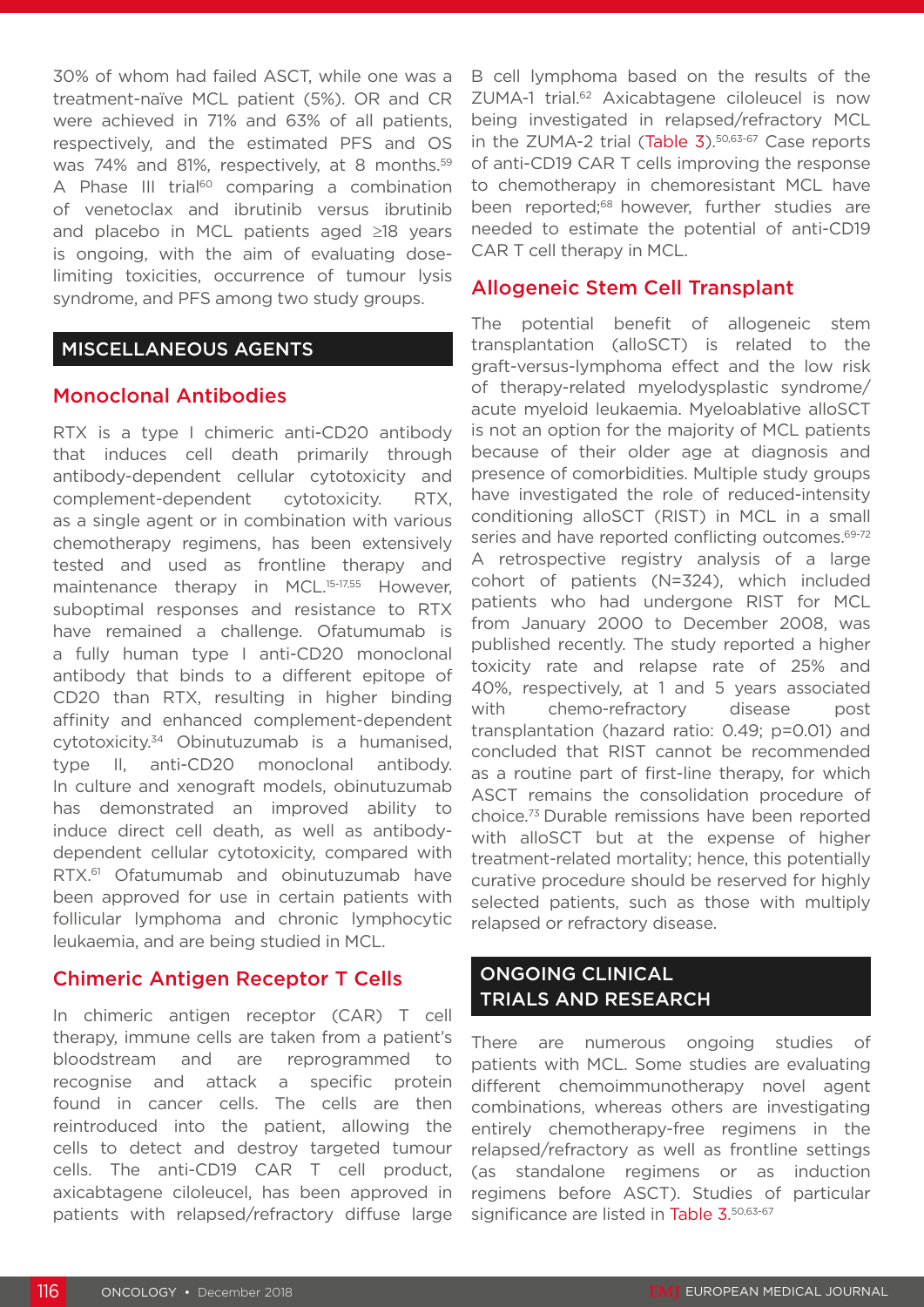#### Table 3: Ongoing clinical trials in mantle cell lymphoma.

| Study         | Study type                                              | Drugs/regimens                                                                                                                                                                                     | <b>Patient status</b>                                                                                                                                                                                               | Study purpose                                                                                                                                           | Primary<br>endpoints                                                                  |
|---------------|---------------------------------------------------------|----------------------------------------------------------------------------------------------------------------------------------------------------------------------------------------------------|---------------------------------------------------------------------------------------------------------------------------------------------------------------------------------------------------------------------|---------------------------------------------------------------------------------------------------------------------------------------------------------|---------------------------------------------------------------------------------------|
| NCT0141575250 | Phase II,<br>intergroup                                 | BR f/b rituximab<br>consolidation versus RBV<br>f/b rituximab<br>versus BR f/b LR<br>versus RBV f/b LR                                                                                             | ≥60 years of age with<br>untreated MCL                                                                                                                                                                              | To determine if addition<br>of bortezomib to an<br>induction regimen of<br>BR and lenalidomide to<br>consolidation regimen of<br>rituximab improves PFS | PFS/objective<br>response rate                                                        |
| NCT0177684063 | Randomised.<br>double-blind.<br>comparative             | BR + ibrutinib versus<br>BR alone                                                                                                                                                                  | Newly diagnosed MCL<br>patients aged ≥65 years.                                                                                                                                                                     | To compare the safety<br>and efficacy of the<br>two regimens                                                                                            | PFS                                                                                   |
| NCT0285825864 | Randomised.<br>Phase III.<br>open-label,<br>multicentre | R-CHOP/R-DHAP<br>followed by ASCT versus<br>R-CHOP + ibrutinib<br>/R-DHAP followed by<br>ASCT and ibrutinib versus<br>R-CHOP + ibrutinib<br>/R-DHAP followed by<br>ibrutinib maintenance           | Previously untreated adult<br>patients <65 years of age at<br>an advanced stage (II-IV)                                                                                                                             | Establish one of<br>three study arms as<br>a future standard                                                                                            | <b>FFS</b>                                                                            |
| NCT0260131365 | Phase II.<br>multicentre                                | Anti-CD19 CAR T cell<br>product axicabtagene<br>ciloleucel                                                                                                                                         | R/R MCL patients<br>with up to five prior<br>regimens that must have<br>included anthracycline or<br>bendamustine-containing<br>chemotherapy, an anti-<br>CD20 monoclonal antibody,<br>or anibrutinib/acalabrutinib | To evaluate the<br>safety and efficacy of<br>axicabtagene ciloleucel                                                                                    | ORR                                                                                   |
| NCT0186511066 | Phase III,<br>interventional                            | 8 cycles of R-CHOP<br>versus 3 cycles of<br>R-CHOP/3 cycles of<br>R-HAD induction followed<br>by combined RL versus<br>rituximab alone as<br>maintenance<br>in patients responding<br>to induction | ≥60 years of age with<br>untreated MCL ineligible for<br>autologous transplant, but<br>fit enough to tolerate the<br>R-HAD therapy                                                                                  | To evaluate whether the<br>addition of lenalidomide<br>to standard rituximab<br>maintenance improves<br>outcome                                         | <b>PFS</b>                                                                            |
| NCT0166205067 | Phase II                                                | 6 cycles of age-adjusted<br>rituximab, bendamustine,<br>and cytarabin as induction<br>therapy                                                                                                      | ≥65 years of age, newly<br>diagnosed, and fit<br>according to geriatric or<br>60-65 years of age, fit or<br>unfit, assessment newly<br>diagnosed, and not eligible<br>for high-dose chemotherapy<br>and transplant  | To determine the<br>safety and efficacy<br>of the regimen                                                                                               | CR at the end<br>of treatment<br>or toxicity<br>requiring<br>treatment<br>termination |

ASCT: autologous stem cell transplantation; BR: bendamustine, rituximab; CAR: chimeric antigen receptor; CR: complete response; f/b: followed by; FFS: failure-free survival; MCL: mantle cell lymphoma; ORR: overall response rate; PFS: progression-free survival; R/R: relapsed/refractory; R-CHOP: rituximab-cyclophosphamide, doxorubicin, vincristine, prednisone; R-DHAP: rituximab-dexamethasone, high-dose cytarabine, cisplatin; R-HAD: rituximab, high-dose cytarabine, dexamethasone.

#### **CONCLUSION**

MCL is predominantly a disease of older patients, for whom intensive chemotherapy regimens are often poorly tolerated. Even in younger patients, the long-term side effects of intensive chemotherapy regimens are significant. Chemotherapy-free combination regimens represent a potential novel approach. The recent observation that the negative

prognostic impact of TP53 mutations is not observed in patients treated with ibrutinib, lenalidomide, and RTX combination therapy supports the continued investigation of this regimen and similar regimens to formulate a chemotherapy-free and less toxic treatment regimen for MCL patients. Until then, intensive chemoimmunotherapy followed by ASCT, when feasible, remains the best standard of care.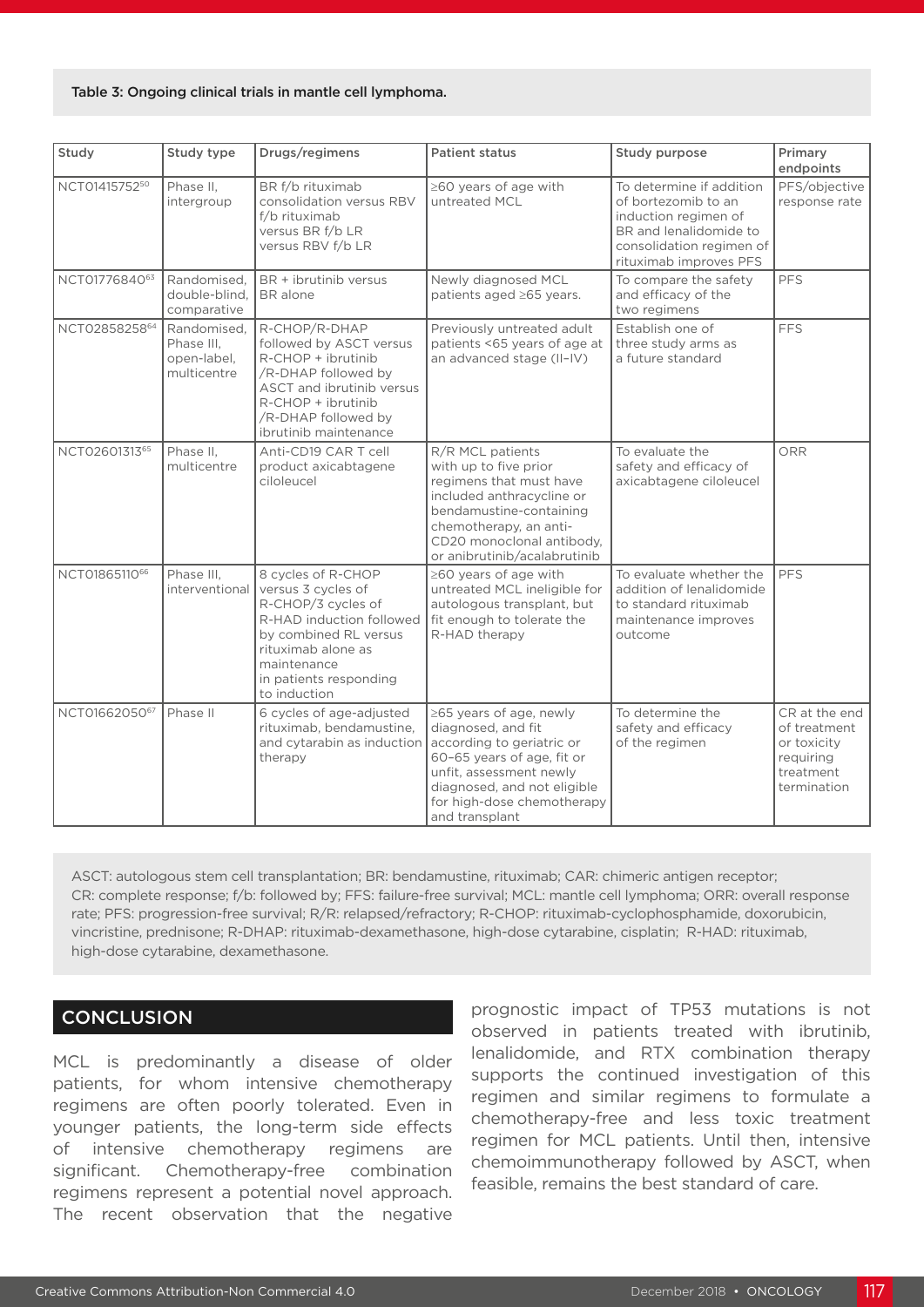#### References

- 1. Dreyling M et al. Newly diagnosed and relapsed mantle cell lymphoma: ESMO Clinical Practice Guidelines for diagnosis, treatment and follow-up. Ann Oncol. 2017;28(Suppl 4):62-71.
- Mozos A et al. SOX11 expression is highly specific for mantle cell lymphoma and identifies the cyclin D1-negative subtype. Haematologica. 2009;94(11):1555-62.
- 3. Swerdlow SH et al. The 2016 revision of the World Health Organization classification of lymphoid neoplasms. Blood. 2016;127(20):2375-91.
- 4. Hoster E et al. A new prognostic index (MIPI) for patients with advanced-stage mantle cell lymphoma. Cell. 2008;111(2):558-65.
- 5. Hoster E et al. Prognostic value of Ki-67 index, cytology, and growth pattern in mantle-cell lymphoma: Results from randomized trials of the European Mantle Cell Lymphoma Network. J Clin Oncol. 2016;34(12):1386-94.
- Hartmann E et al. Five gene model to predict survival in mantle-cell lymphoma using frozen or formalinfixed, paraffin-embedded tissue. J Clin Oncol. 2008;26(30):4966-72.
- 7. Fernàndez V et al. Genomic and gene expression profiling defines indolent forms of mantle cell lymphoma. Cancer Res. 2010;70(4):1408-18.
- Cohen JB et al. Complex karyotype is associated with aggressive disease and shortened progression-free survival in patients with newly diagnosed mantle cell lymphoma. Clin Lymphoma Myeloma Leuk. 2015;15(5):278-85.
- 9. Sarkozy C et al. Complex karyotype in mantle cell lymphoma is a strong prognostic factor for the time to treatment and overall survival, independent of the MCL international prognostic index. Genes Chromosomes Cancer. 2014;53(1):  $106 - 16$
- 10. Martin P et al. Outcome of deferred initial therapy in mantlecell lymphoma. J Clin Oncol. 2009;27(8):1209-13.
- 11. Eve HE et al. Time to treatment does not influence overall survival in newly diagnosed mantle-cell lymphoma. J Clin Oncol. 2009;27(32):e189-90.
- 12. Sietse M et al. Expression of TP53 is associated with outcome of MCL independent of MIPI and Ki-67 in trials of the European-MCL Network. Blood. 2017:131(4):417-20.
- 13. Rummel MJ et al. Bendamustine plus rituximab versus CHOP plus rituximab as first-line treatment for patients with indolent and mantle-cell lymphomas: An openlabel, multicentre, randomised, Phase 3 non-inferiority trial. Lancet. 2013;381(9873):1203-10.
- 14. Robak T et al. Bortezomib-based therapy for newly diagnosed mantle-cell lymphoma. N Engl J Med. 2015;372(10):944-53.
- 15. Branca A et al. Rituximabbendamustine cytarabine (R-BAC) as frontline therapy in mantle cell lymphoma: A single centre experience. Blood. 2015;126(23):2710.
- 16. Dreyling M et al. Early consolidation with myeloablative radiochemotherapy followed by autologous stem cell transplantation in first remission significantly prolongs progression-free survival in mantle cell lymphoma: Long term follow up of a prospective randomized trial. Blood. 2008;112(11):769.
- 17. Chihara D et al. Rituximab plus hyper-CVAD alternating with MTX/Ara-C in patients with newly diagnosed mantle cell lymphoma: 15-year follow-up of a Phase II study from the MD Anderson Cancer Center. Br J Haematol. 2016;172(1):80-8.
- 18. Eskelund CW et al. 15-year followup of the Second Nordic Mantle Cell Lymphoma trial (MCL2): Prolonged remissions without survival plateau. Br J Haematol. 2016;175(3):410-8.
- 19. Widmer F et al. R-hyper-CVAD versus R-CHOP/cytarabine with high-dose therapy and autologous haematopoietic stem cell support in fit patients with mantle cell lymphoma: 20 years of singlecenter experience. Ann Hematol. 2018;97(2):277-87.
- 20. Hermine O et al. Addition of high-dose cytarabine to immunochemotherapy before autologous stem-cell transplantation in patients aged 65 years or younger with mantle cell lymphoma (MCL Younger): A randomised, openlabel, Phase 3 trial of the European Mantle Cell Lymphoma. Lancet. 2016;388(10044):565-75.
- 21. Hoster E, Pott C. Minimal residual disease in mantle cell lymphoma: Insights into biology and impact on treatment. Hematology Am Soc Hematol Educ Program. 2016;2016(1):437-45.
- 22. Liu H et al. Detection of minimal residual disease following induction immunochemotherapy predicts progression free survival in mantle cell lymphoma: Final results of CALGB 59909. Haematologica. 2012;97(4):579-85.
- 23. Damon LE et al. Immunochemotherapy and autologous stem-cell transplantation for untreated patients with mantlecell lymphoma: CALGB 59909. J Clin Oncol. 2009;27(36):6101-8.
- 24. Geisler CH et al. Long-term progression-free survival of mantle cell lymphoma after intensive front-

line immunochemotherapy with in vivo-purged stem cell rescue: A nonrandomized Phase 2 multicenter study by the Nordic Lymphoma Group. Blood. 2008;112(7):2687-93.

- 25. Dahi PB et al. Favorable outcomes in elderly patients undergoing highdose therapy and autologous stem cell transplantation for non-Hodgkin lymphoma. Biol Blood Marrow Transplant. 2014;20(12):2004-9.
- 26. Jantunen E et al. Autologous stemcell transplantation in patients with mantle cell lymphoma beyond 65 years of age: A study from the European Group for Blood and Marrow Transplantation (EBMT). Ann Oncol. 2012;23(1):166-71.
- 27. Le Gouill S et al. Rituximab after autologous stem-cell transplantation in mantle-cell lymphoma. N Engl J Med. 2017;377(13):1250-60.
- 28. Hoster E et al. Rituximab maintenance after first-line immunochemotherapy in mantle cell lymphoma: Longterm follow-up of the randomized European MCL Elderly Trial. Blood. 2017;130(Suppl 1):153.
- 29. Kluin-Nelemans HC et al. Treatment of older patients with mantlecell lymphoma. N Engl J Med. 2012;367(6):520-31.
- 30. Rule S et al. Ibrutinib vs temsirolimus: Three-year follow-up of patients with previously treated mantle cell lymphoma from the Phase 3, international, randomized, openlabel RAY study. Hematol Oncol. 2017;35(Suppl 2).
- 31. Wang J et al. The effects of PI3Kδ/γ inhibitor, duvelisib, in mantle cell lymphoma in vitro and in patientderived xenograft studies. Blood. 2016;128(22):3016.
- 32. Desai M et al. Lenalidomide in relapsed or refractory mantle cell lymphoma: Overview and perspective. Ther Adv Hematol. 2014;5(3):91-101.
- 33. Wang M et al. Observational study of lenalidomide in patients with mantle cell lymphoma who relapsed/ progressed after or were refractory/ intolerant to ibrutinib (MCL-004). J Hematol Oncol. 2017;10(1):171.
- 34. Tobinai K et al. A review of obinutuzumab (GA101), a novel type II anti-CD20 monoclonal antibody, for the treatment of patients with B-cell malignancies. Adv Ther. 2017;34(2):324-56.
- 35. Fenske TS et al. Autologous or reduced-intensity conditioning allogeneic hematopoietic cell transplantation for chemotherapysensitive mantle-cell lymphoma: Analysis of transplantation timing and modality. J Clin Oncol. 2014;32(4):273-81.
- 36. Fichtner M et al. The role of B